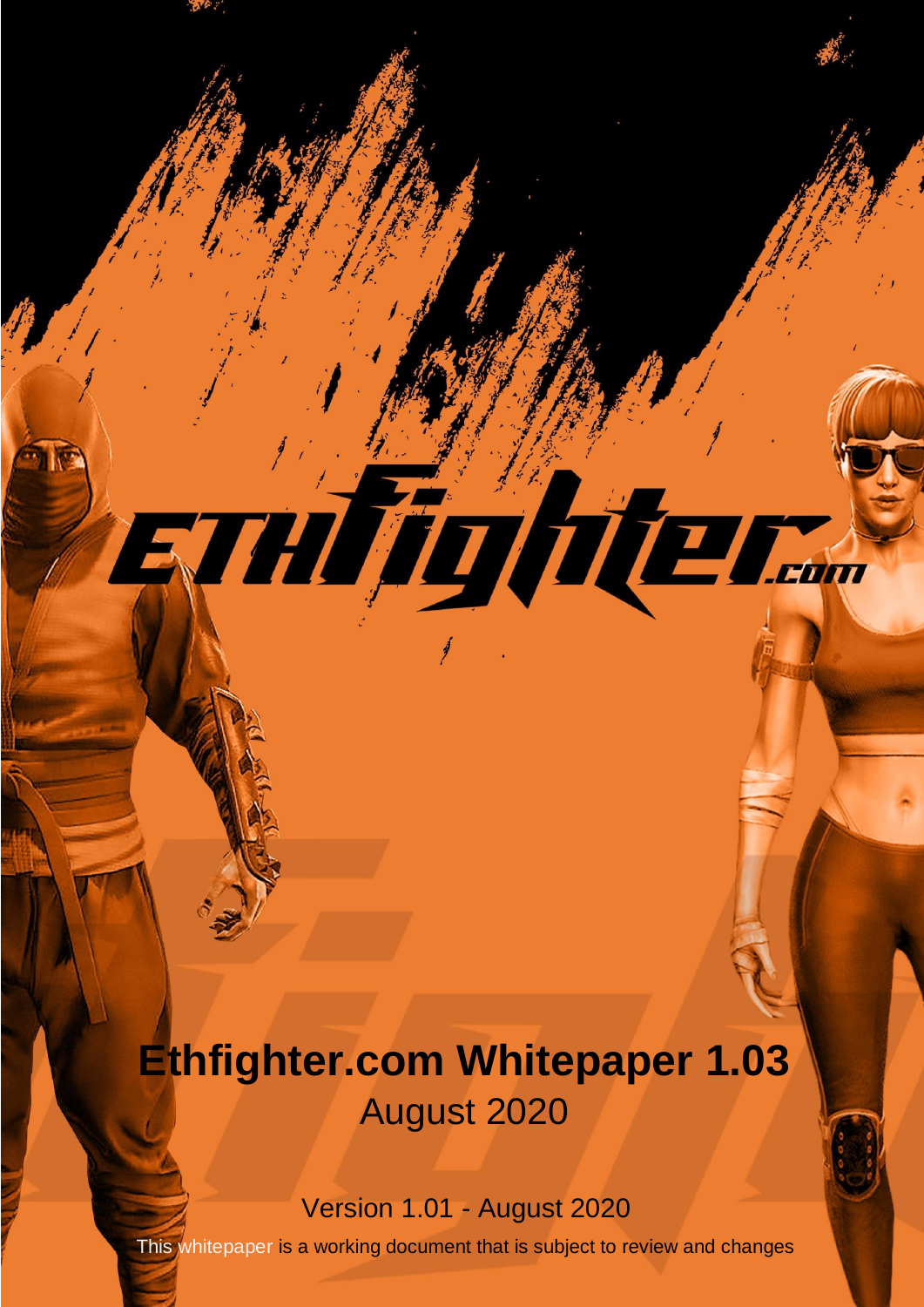

### <span id="page-1-0"></span>**Table of Contents**

#### **Table of Content**

|                                                                                     | 01        |
|-------------------------------------------------------------------------------------|-----------|
| ➤                                                                                   | 02        |
|                                                                                     | 03        |
|                                                                                     | 04        |
| > Game Modes                                                                        | 05        |
| > Character Assets                                                                  | 06        |
| > Rarity index Management of the Community of the Rarity index                      | 07        |
| A How to Play And All Andrew March 2014                                             | 08        |
| > Trading Production 2014                                                           | 09        |
|                                                                                     | 10        |
| > Game Launch                                                                       | 11        |
| $\triangleright$ Requirements<br>the contract of the contract of the contract of    | 12        |
| $\triangleright$ Terms                                                              | $\sim$ 13 |
| $\triangleright$ Risks                                                              | 14        |
| <b>CONTRACTOR</b><br>$\triangleright$ Disclaimer<br>the contract of the contract of | 15        |
|                                                                                     |           |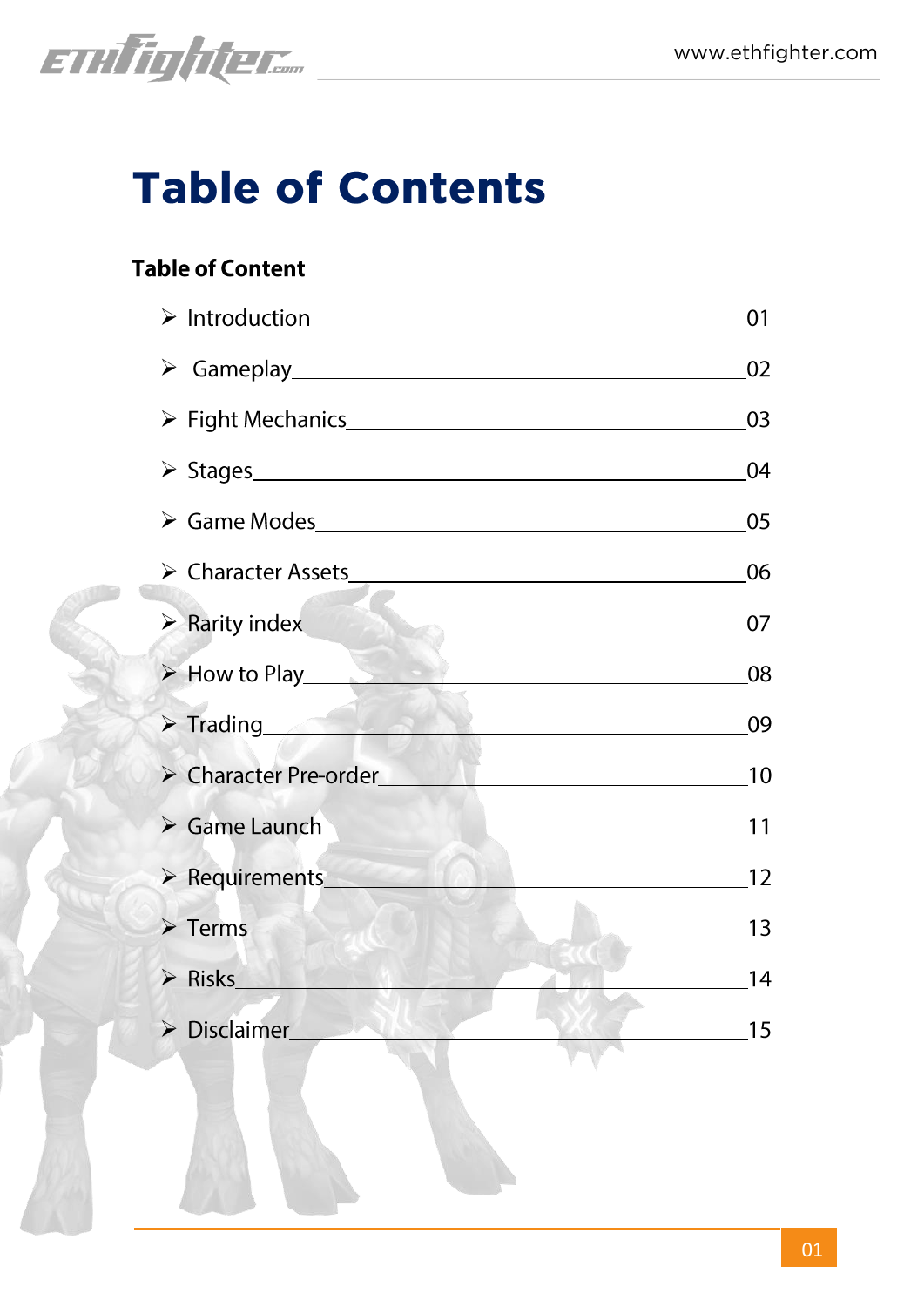**ETH Tyhter** 

# 1. INTRODUCTION

ETH Fighter is a 3D fighting game. It has been designed to be immersive, and to test the reflexes and skills of players, as well as their mental prowess.

There are 13 fighters to choose from to use in the game. You also have access to two dynamic stages. Both single-player and multiplayer options are supported in ETH Fighter.

Gameplay in ETH Fighter revolves around hand-to-hand combat. The system is built to mirror common fighting games in the sense that there are blocking mechanics, throwing mechanics, ground fighting abilities and blocking abilities.

ETH Fighter is built around the use of Ethereum as a currency to purchase players. The system will be designed to allow people to select and purchase characters from the roster when a limited stock of each character appears.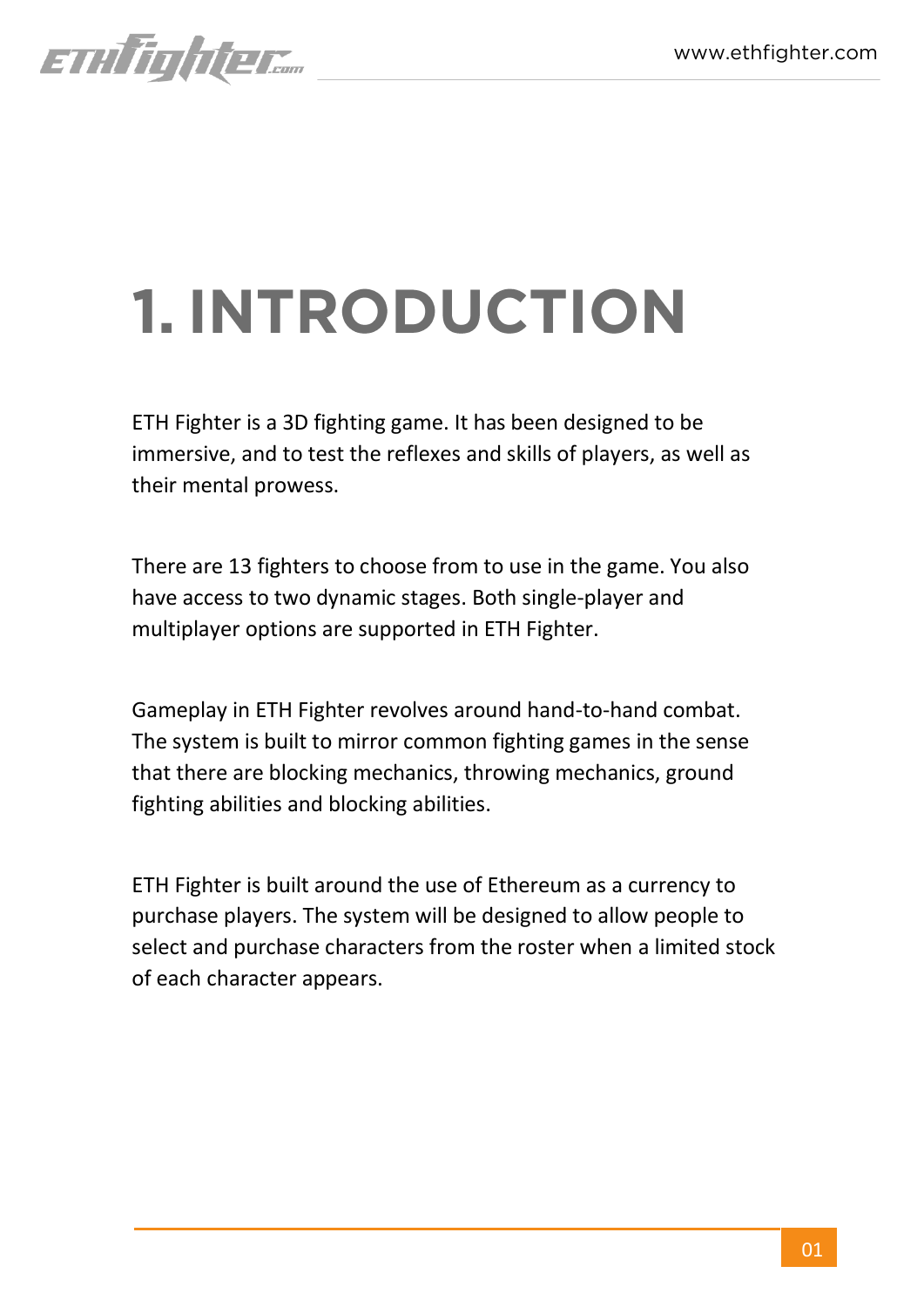**ETH Tyhter** 

### 2.GAMEPLAY

The gameplay of ETH Fighter is all about real-time fighting. The system works by having two players in an arena at any given time, and they will then battle each other in a stunning display of combat. The round ends when either the timer is elapsed for the round, or one player has lost all of their health and been defeated.

Players will be able to seamlessly purchase characters in the form of NFT tokens. Once the character has been purchased, it will be possible to take said character into battle against either a computer controlled player (CPU) or another person.

The initial launch of the game will see two stages available at the beginning, and 13 characters upon initial release. Future updates will include more characters and stages, to be released over a period of a year.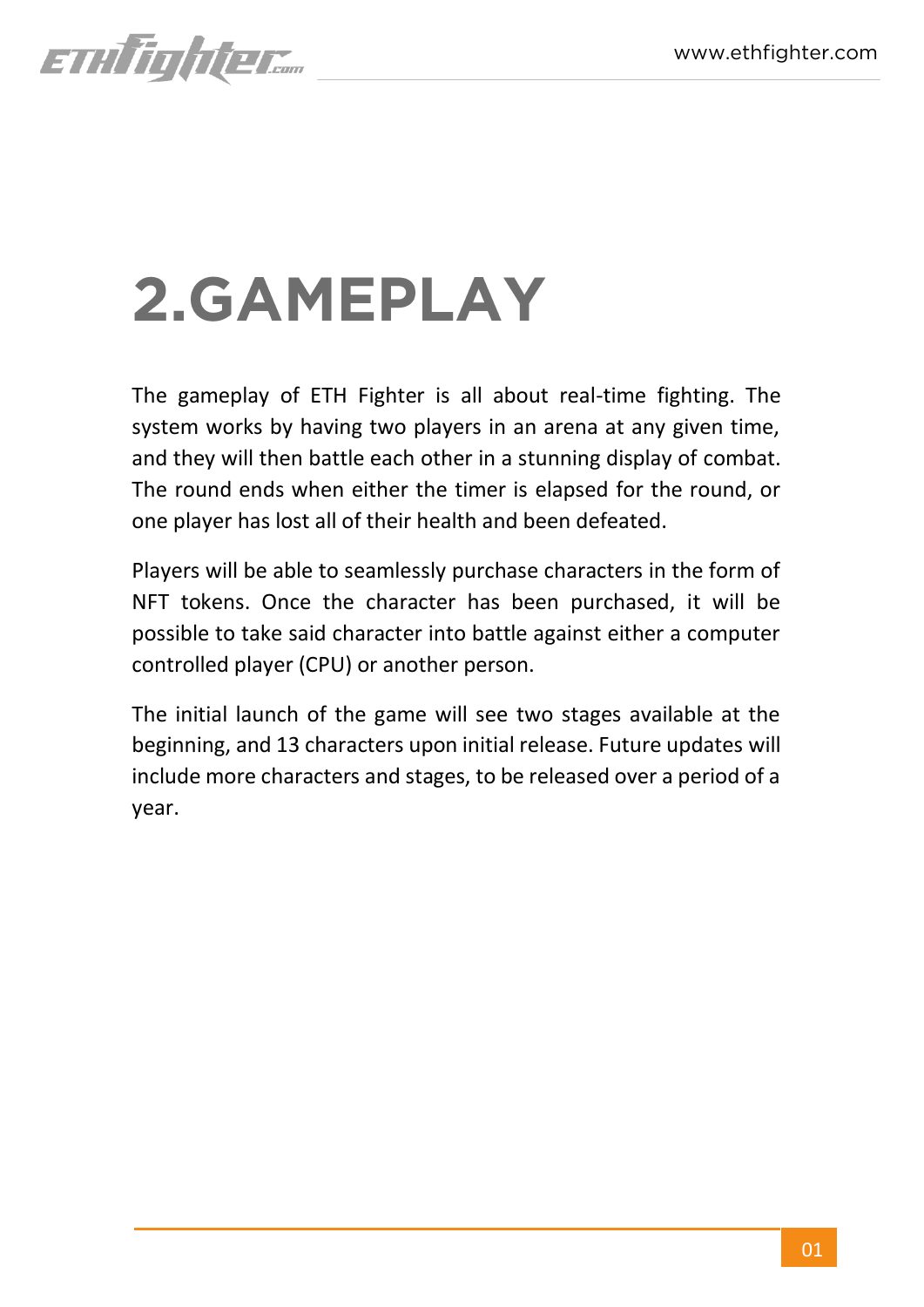**ETHTyliters** 

## **3. FIGHT MECHANICS**

Fights in ETH Fighter will be conducted in rounds. Each round has a fixed time period of 90 seconds. When 90 seconds have elapsed, results will be decided by either having the most health at the end of the round, or successfully reducing the health of the opponent to 0 and achieving what is called a knockout, or KO.

Characters will fight according to their abilities with regards to stats and points. A customisation system to further invest stat points into characters will be available at an unspecified point in the future.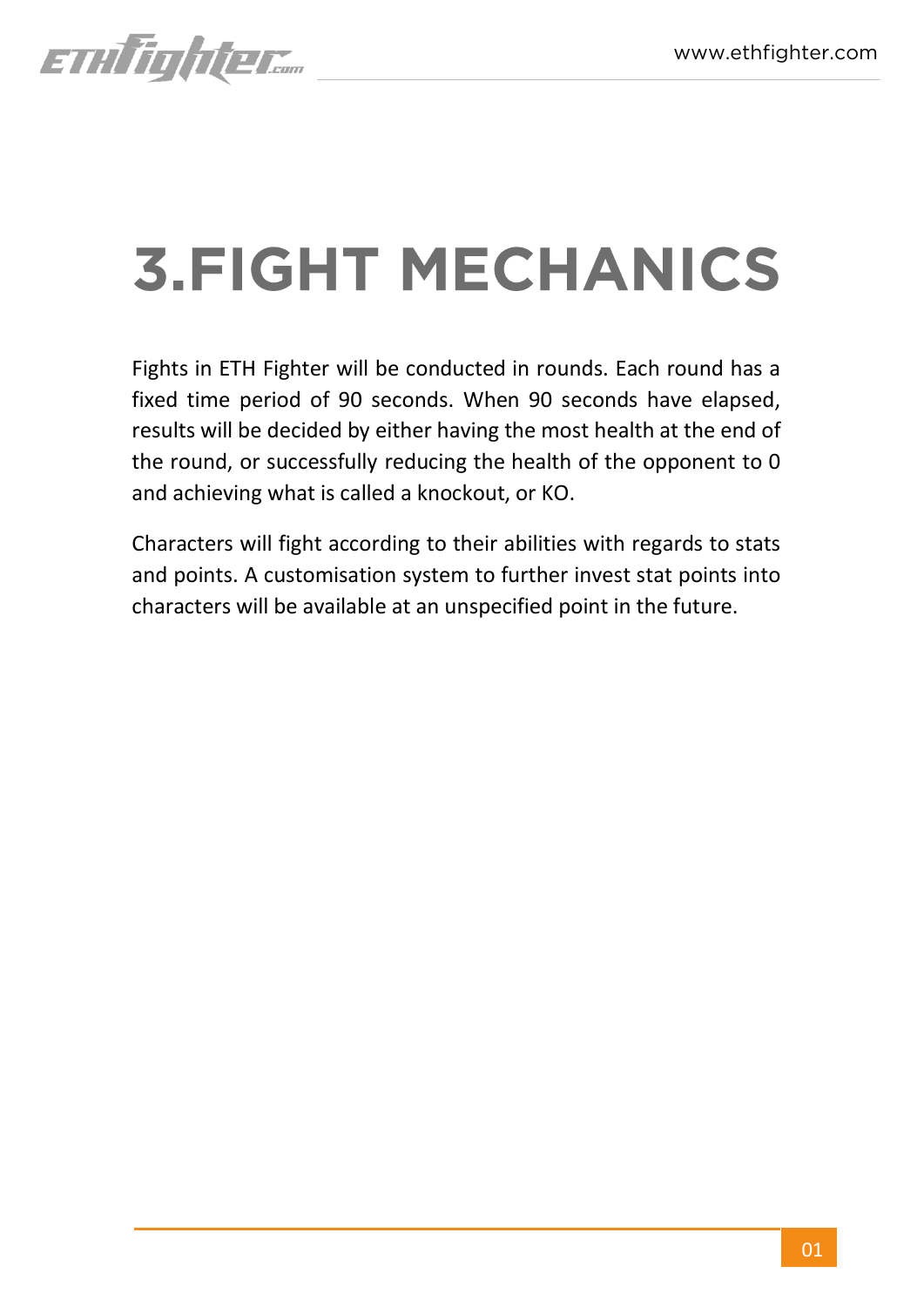**ETH Tyhter** 

### 04. STAGES

The game will launch with two very well designed, vibrant stages. More stages will be added over the course of 2019 and 2020, with continuous progression and expansion planned.

The stages are designed to offer no intrinsic benefit to any one character, although possible exploits may be found and used by players until a bug fix or patch can be created.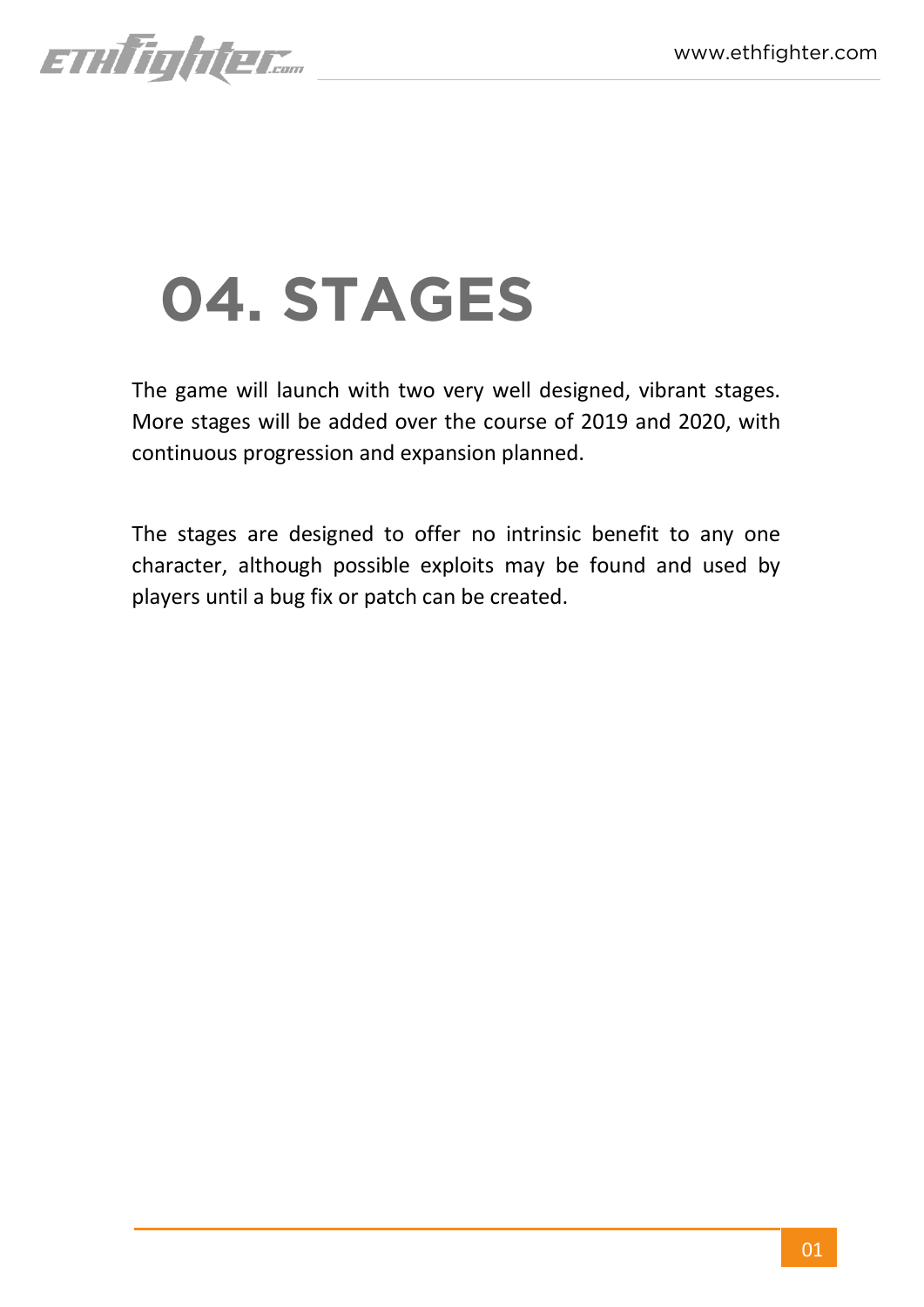eni hiliya

### **05. GAME MODES**

#### **PVP - Player vs Player**

The primary game mode will be putting two players against one another via the internet. Those players who do use the most bloke services will need to go to the appropriate in game menu. They will be promoted to select a player and then then the list of available players will load on the screen. From there, the players who are selecting the characters they want to use can navigate the menus.

Once both players have selected a character, the fight will automatically start. Player versus player matches consist of 3 second rounds, and there will be three rounds played. A winner will be decided based on the amount of HP left at the end of each battle, or when one player has been knocked out.

#### **PVC - Player vs CPU**

Players will also have the option to compete against a computercontrolled opponent. This is to ensure that everyone has access to a match at any given point. The computer control player will select from the roster of available fighters at random, and will perform at a high level of competency.

The game will launch with player versus computer controlled opponents initially, and the multiplayer game servers will be added in the fourth quarter of 2020. Computer controlled opponents will draw from the full range of characters and will be a testing opponent.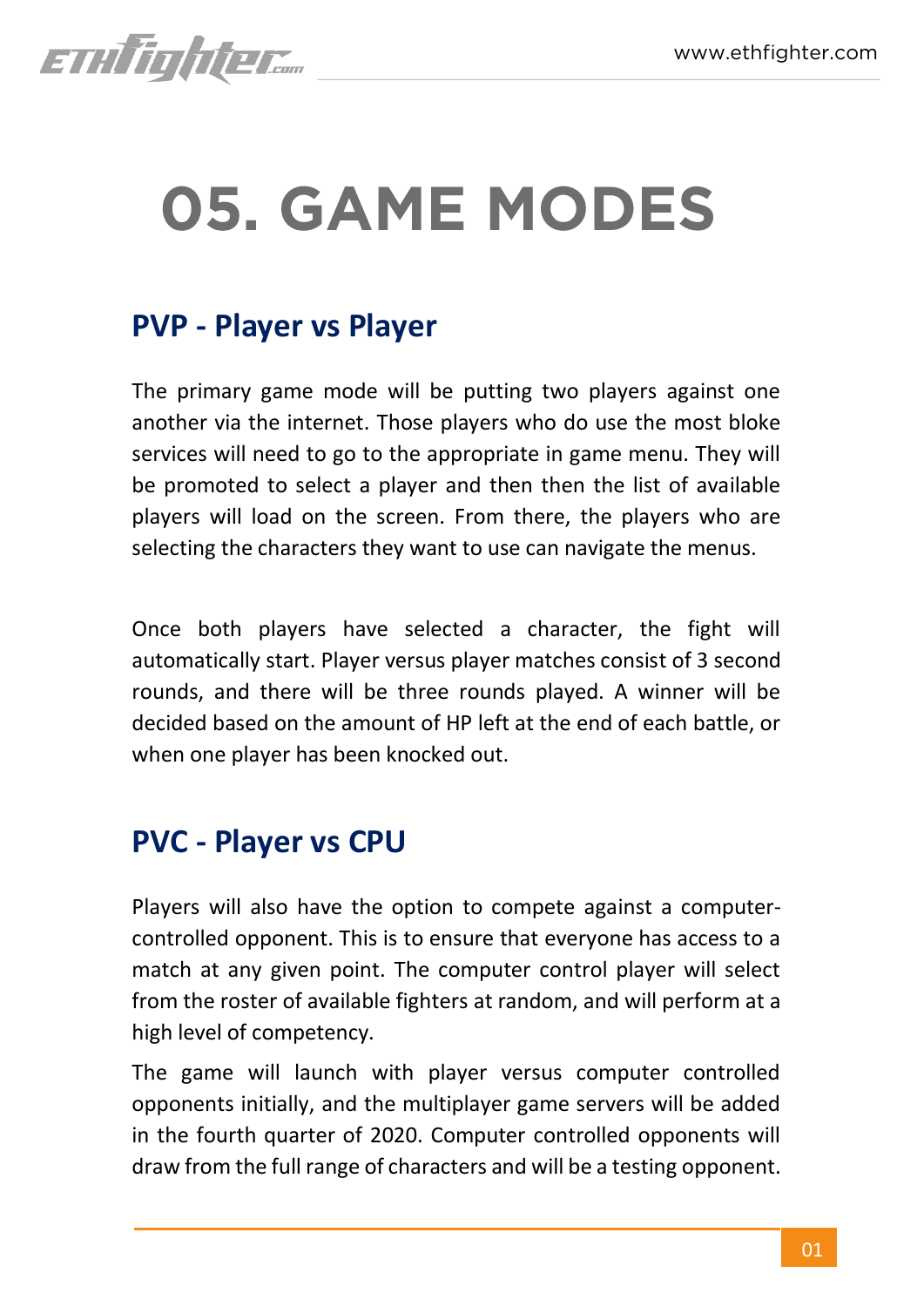

### **Practice Matches**

There will be a practice match option available from the beginning of launch, in order to make sure that players can practice using their chosen fighters. This training exercise will allow you to refine your skills, practice combos, and learn how each character behaves on the battlefield.

The practice matches will be available at all times to ensure that players can adequately prepare for CPU matches and online play.

## **06. CHARACTER ASSETS**

ETH Fighter features a diverse cast of fighters. Each fighter hails from a different background, and puts an emphasis on a different battling style. Every fighting style will be unique to that character, and has three different punch and kick attacks, all of which will vary in terms of their speed and power, as according to the stats is that each player has.

Every fighter will have a stamina index which will be between 1 and 10. Each fight that the player participates in will deplete one stamina. The stamina can be restored through the character menu. There may be a period where use of a character is not possible due to a lack of stamina being available for a given period of time.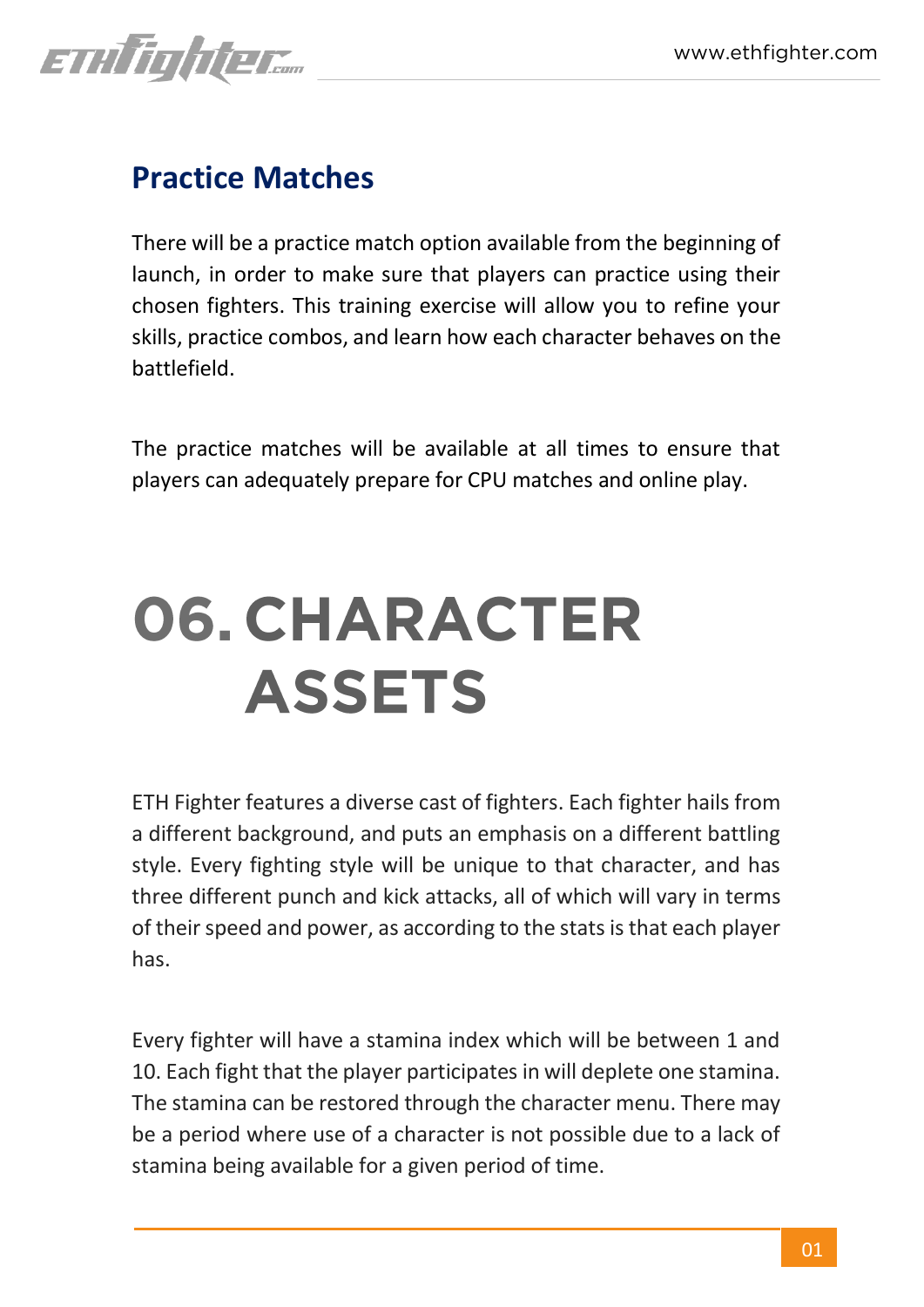

Every player has a set of individual strengths and weaknesses, known as stats. These stats represent the various abilities of each character, and are ranked based on the following criteria:



# 07. RARITY INDEX

The characters in ETH Fighter are only available in limited quantities. There will be some characters which are rarer than others because the amount of tokens available to get these characters will be less. In this way, there will be a rarity index.

As there will be a limited stock of each character available, the system will operate on a "first come, first serve" basis. A trading system will be implemented at an unspecified point to allow players to swap characters, in order to compensate for a limited stock.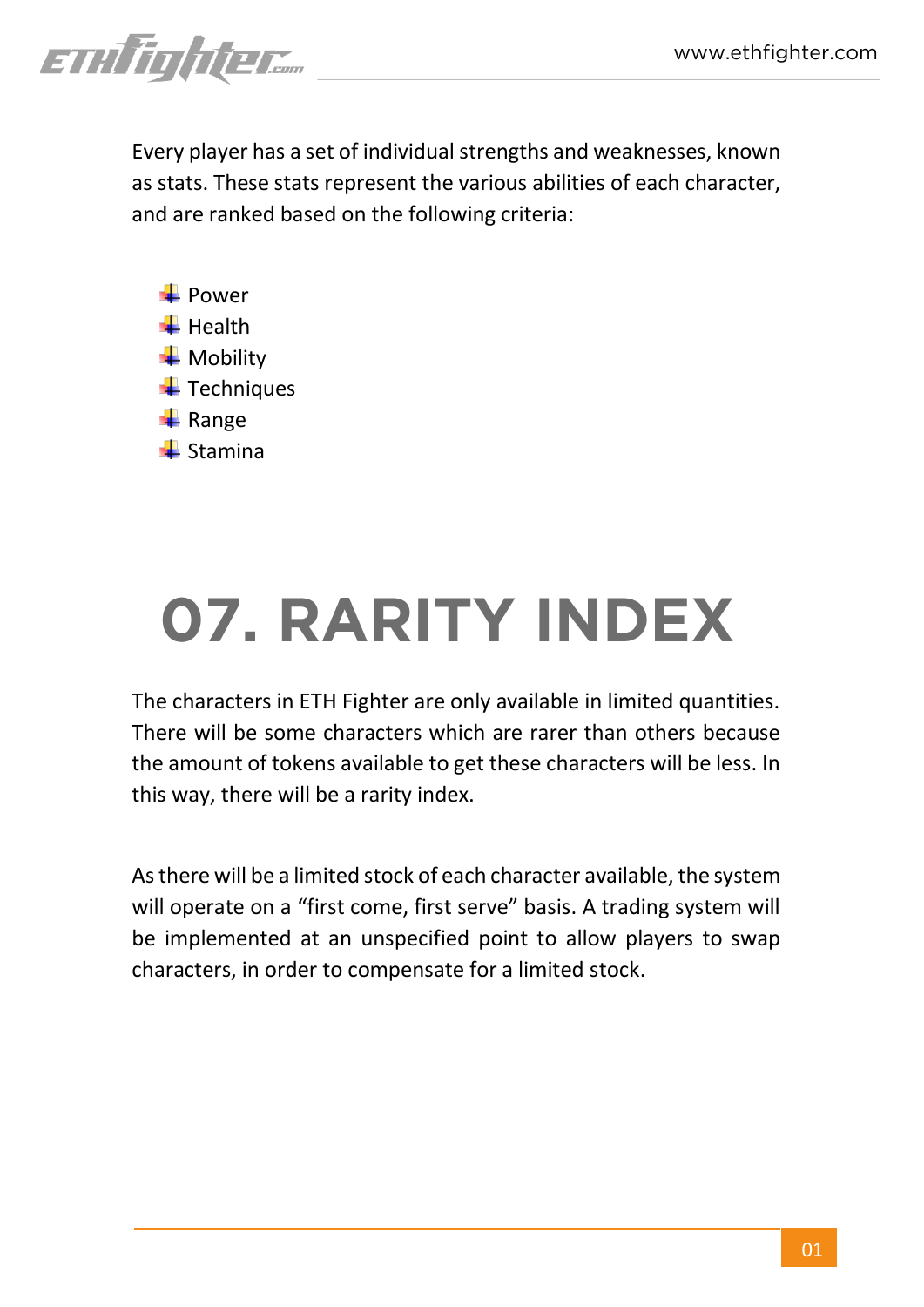

#### **7B. Customisation**

There will be specific rare characters that are customisable. This feature will allow players to add unique designs to the fighters. Plans for this feature are coming in 2021.

It will also be possible at an unspecified point to add additional stat points into each fighter. This will allow for further customisation of each character, and provide players with the option to build characters as they see fit.

#### **Character Pricing**

All of the characters will be priced according to specific criteria. The stamina, rarity and performance of each character will influence how much it costs.

The presale for all characters initially available will begin on the 14th of August. Over the course of four stages, there will be a 40% discount which will decrease by 10% over a period of two months, at 14-day intervals.

The presale has the added benefit of allowing all players who made an early purchase to access the game one week before public launch.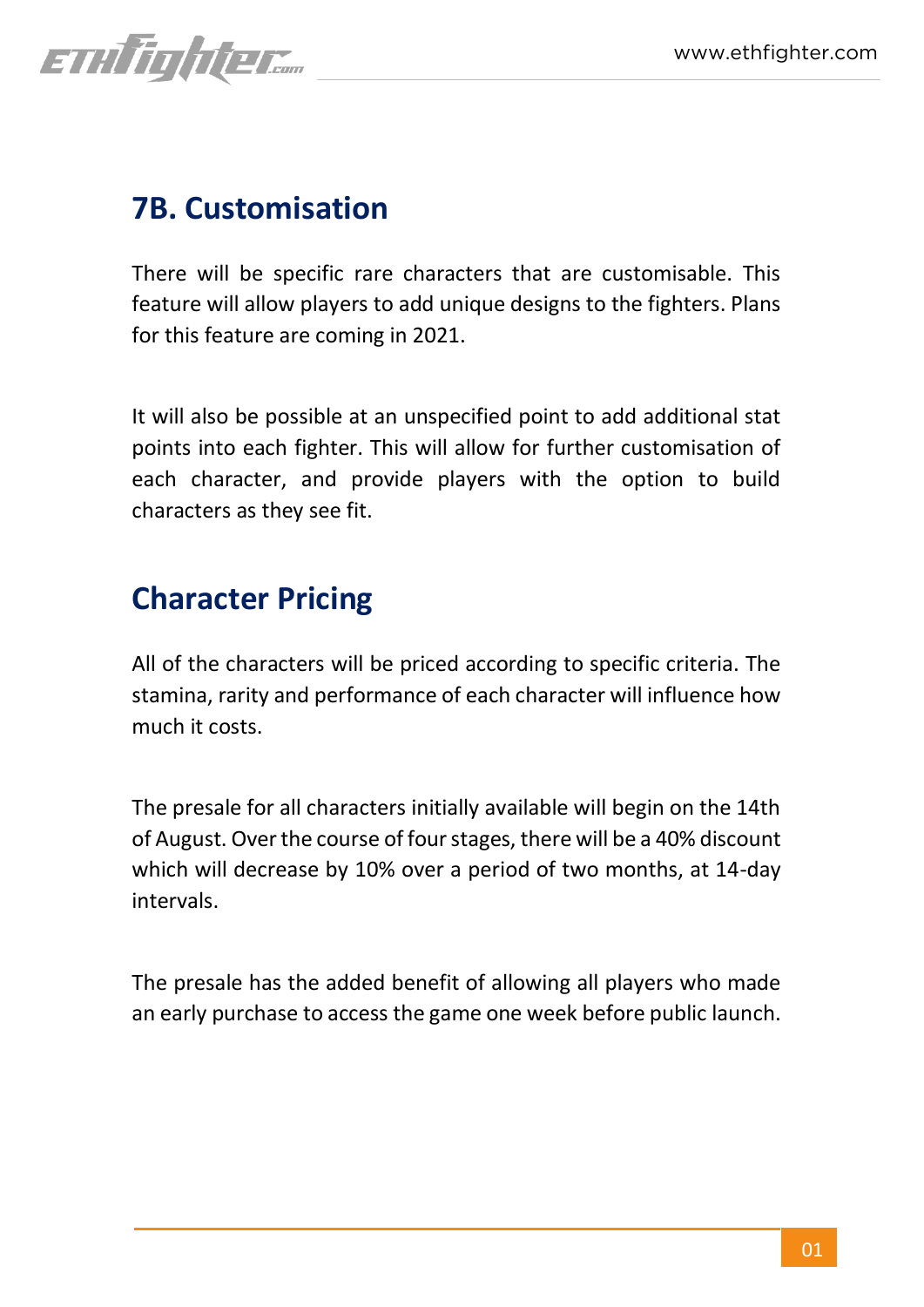eni hiliya

# **08. HOW TO PLAY**

Playing ETH Fighter requires you to follow the instructions provided to select a character, select a battle mode, and then begin a match accordingly.

To begin with, you will need to select a game mode to play. Your choices will be either playing against another person, playing against the computer, or a practice match.

Assuming that you have bought a character using one of the tokens provided, you can now play ETH Fighter. Select your character from the screen and follow the prompts to begin a match. Your game will load on one of the two currently installed stages.

The match will progress until the timer has been elapsed or a player has been defeated. In the event of the former, the victory will be awarded to the player with the most health left at the end of the round.

### **Tutorial Videos**

The ETH Fighter website will have a guide section. This will teach players how to perform various actions in the game, and will assist in advancing the gameplay for any newcomers to the game.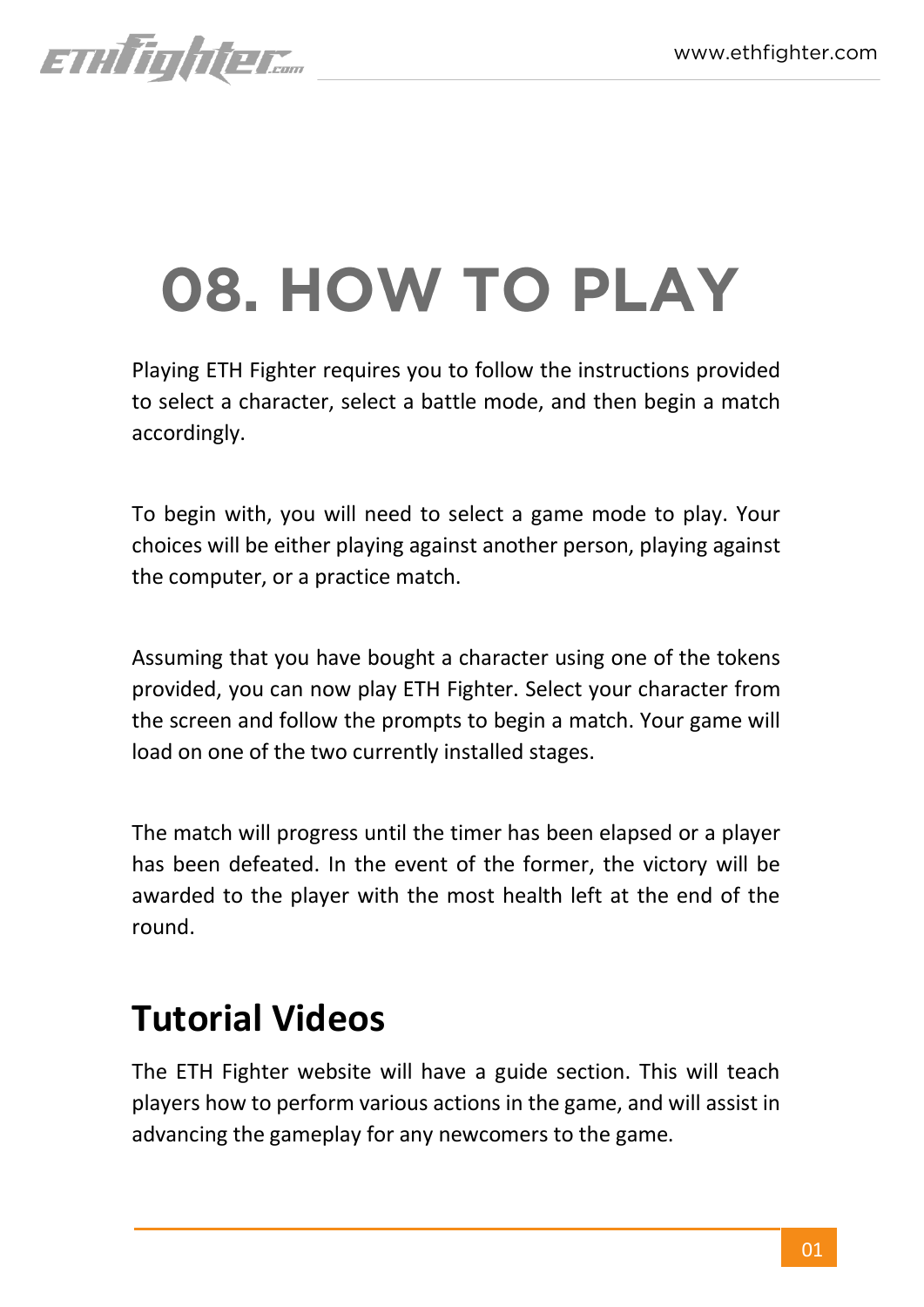

There will be three tutorial videos which have been designed to guide players through basic actions in the game. These actions are movement, attack and defence options.

The tutorial videos will be displayed alongside detailed instructions which will contain illustrations for ease of understanding. The videos will range from 30 seconds to minutes, depending on the amount of information necessary.

### 09. TRADING

The characters which you collect on ETH Fighter can be traded. They will all be tradable via an opensea marketplace. Players will be able to freely trade with one another to collect characters, and this is a compensation system for the limited stock of each character that will be released.

[https://opensea.io](https://opensea.io/)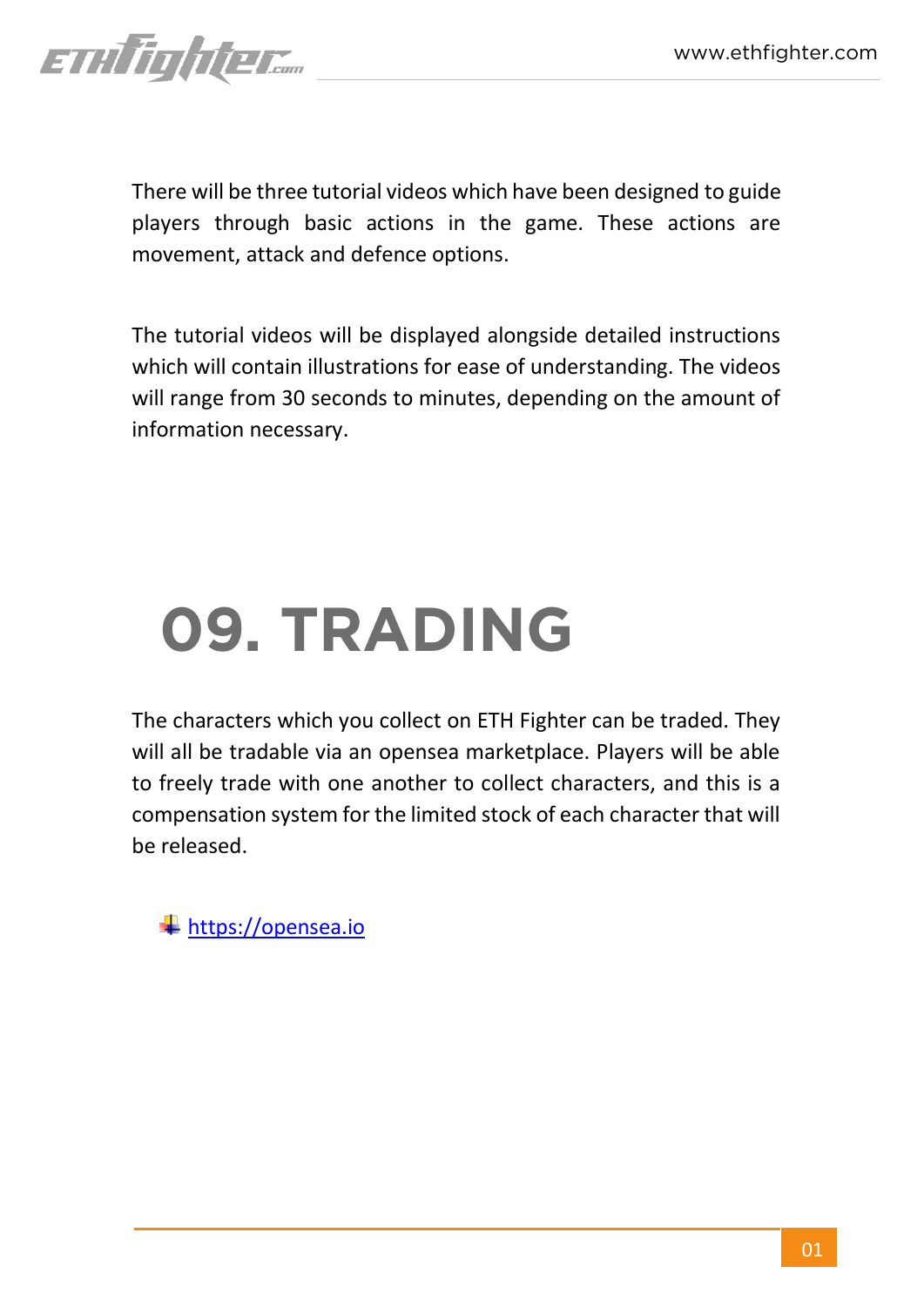**ETH Tyhter** 

## 10. CHARACTER PRE ORDER

The pre-sale for ETH fighter will take place 3 months prior to the launch of the game. Players will be able to purchase the characters they want for a discounted price.

The shop will have a presence on the front-end site, and will be set up in Wordpress. This will allow people to pay in multiple currencies. When orders have been placed, the characters will be sent to the wallet of the user as a token.

### **Key Dates :**

- $\overline{\phantom{a}}$  August 14th. At this stage, the initial presale will go live. There will be a 40% discount on a limited selection of players.
- $\div$  September 1st. This is stage 2 of the presale, and will see the discount reduce by 10% down to 30%.
- $\div$  September 15th. This is stage 3 of the presale, and will see the discount reduce again by 10% down to 20%. The demo game will also launch at this time, and all characters will be playable against the ETH Fighter CPU system.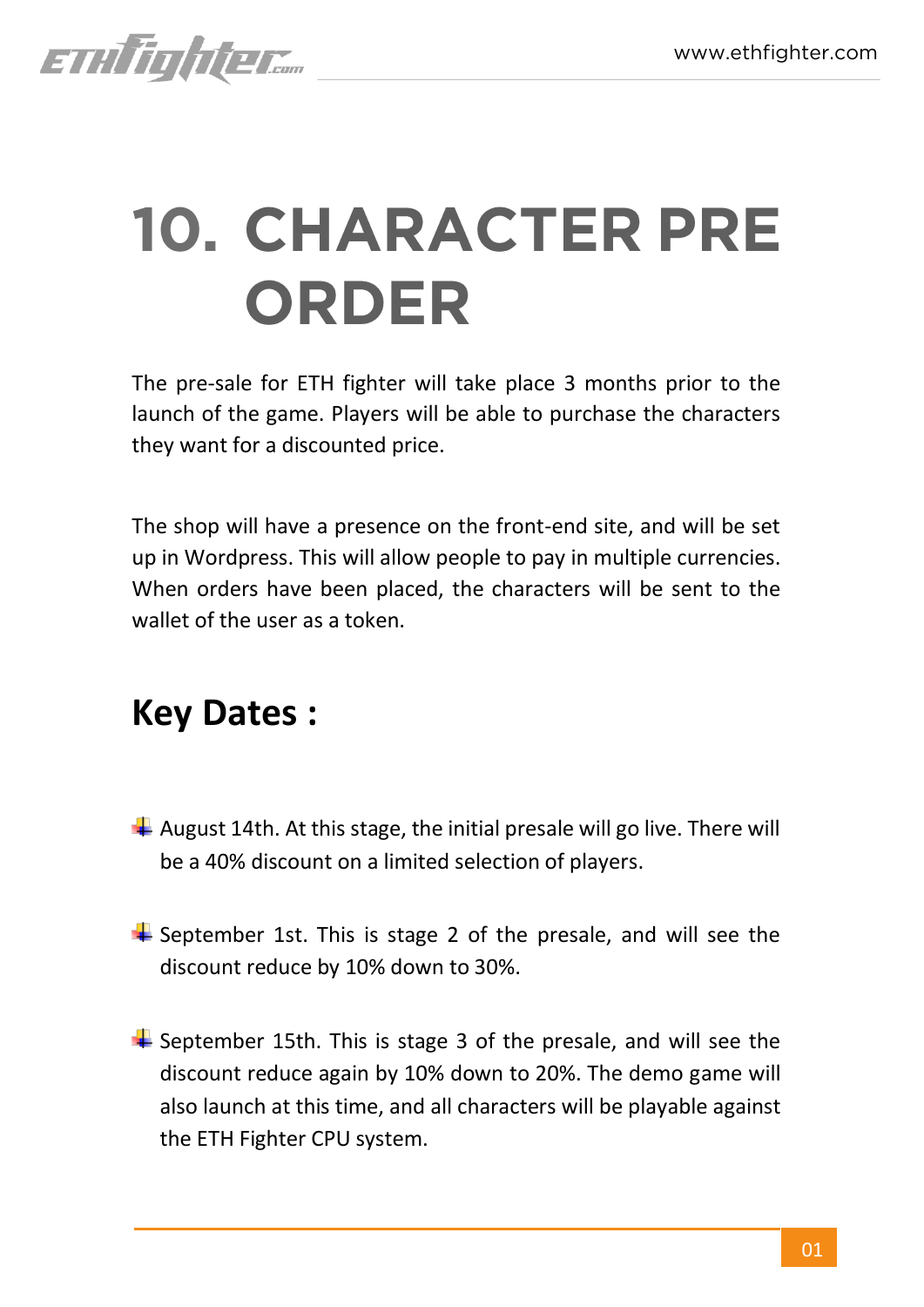

 $\overline{\phantom{a}}$  October 1st. The presale will reach stage 4, and reduce again to a final 10% discount.

 $\div$  December. The game will launch in full with multiplayer options and all systems ready for player use.

## **11. GAME LAUNCH**

The game will launch in November 2020 to the general public. All characters will be ready for the launch. Those players who have made presale purchases will be entitled to early access of the game - 1 week prior to public launch.

## **12. REQUIREMENTS**

The minimum requirement for a player to use the game and play is one character. Technically speaking, a modern computer with adequate internet connections is recommended for any player wishing to participate.

It will be the sole responsibility of the player to decide what technology to use and to make investments in order to play. ETH Fighter will perform properly with the full resources of a modern system. A slower computer may experience lag or delayed input.

Minimum running requirements for the game will be decided at a later date, and may change at any point during the lifespan of the product. Players will be given proper warning of this where possible.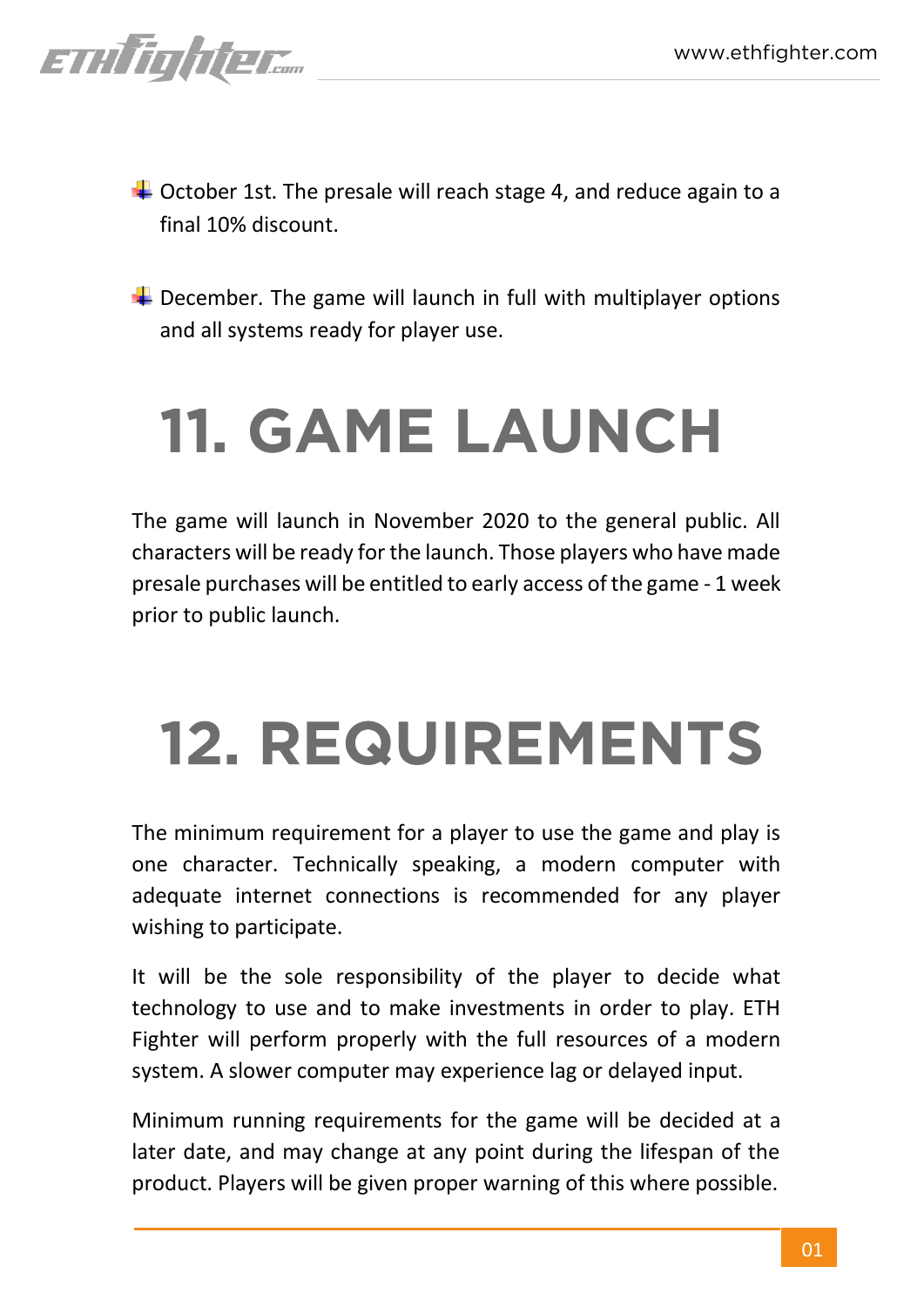**ETH Tolier** 

## **13. TERMS**

### **DISCLAIMER**

**Please read this information in its entirety and with great care.** 

### **Terms**

ETH Fighter is a distributed application which is run by the Ethereum network. It allows the management of specialist cryptotokens which have a single purpose of demonstrating gaming processes using a GUI client. This client is hosted via servers owned by the developers of ETH Fighter.

Completion of the ETH Fighter game is not yet achieved, and further time, expertise and resources will be required for the management team to launch the game with a full range of services. Changes can be made to the details of the product designated ETH Fighter during the course of completion, as laid out in this document.

Changes, cancellation and ceasing of the product are all at the sole discretion of the development team. Servers, assets, game processes and the product itself may be changed, deleted or updated at the discretion of the development team. Prior warning will be given to players where appropriate, but is not guaranteed.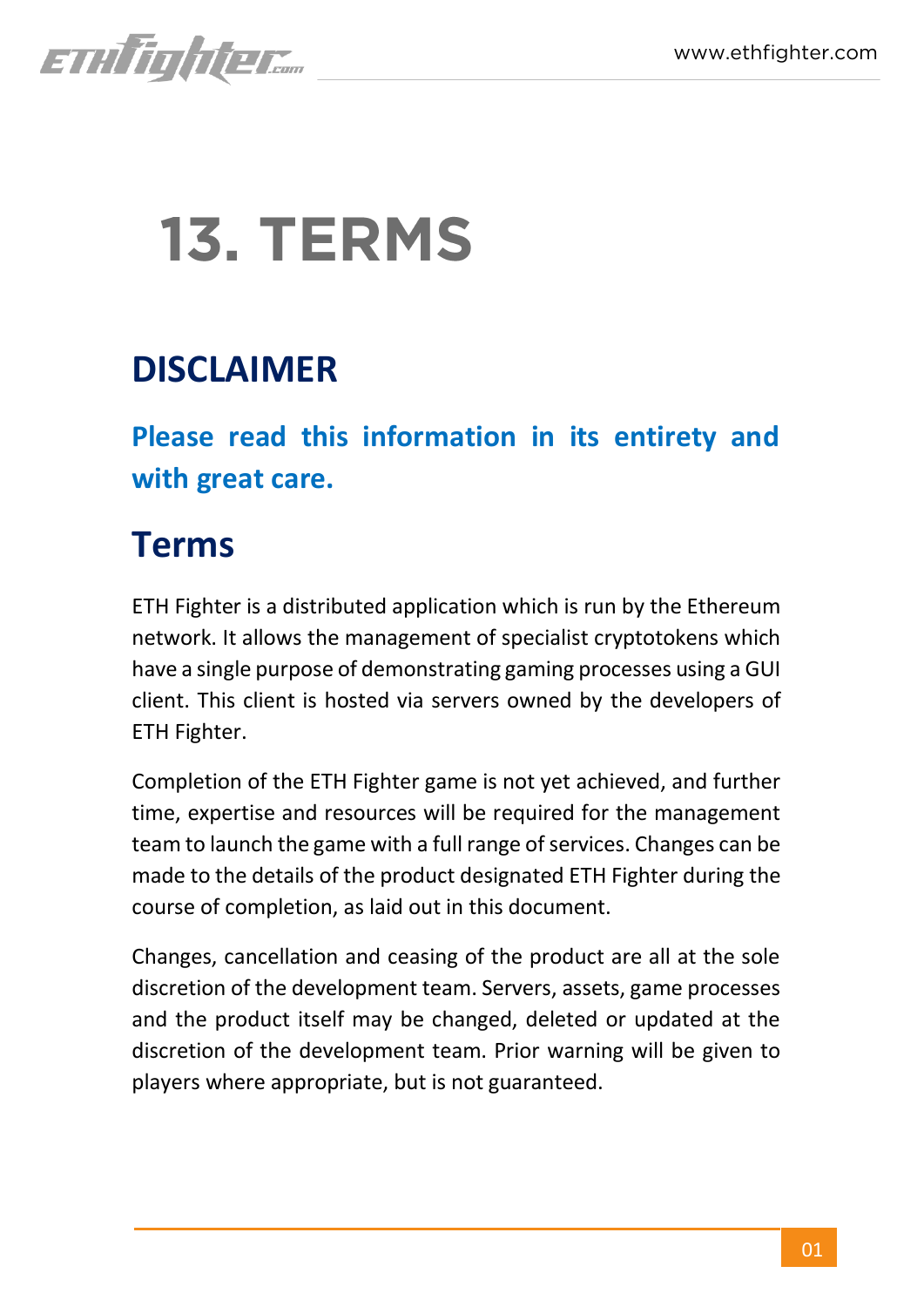eni hiliya

### **14. RISKS**

There are risks to using the ETH Fighter game. All players should be aware of, accept and acknowledge each of the risks outlined below. They should also read and accept all information on the official ETH Fighter website before a decision to use the game or any of its features is made.

#### **01. THIS PRODUCT MAY FAIL TO LAUNCH**

The launch of the product may fail to occur at any time due to unforeseen circumstances or issues beyond the control of the development team. ETH Fighter may fail to be launched, marketed and developed according to the timeline laid out in the document. Players may not receive any services, products or tokens. It is within the realm of possibility that the ETH Fighter game will never be released due to unforeseen circumstances.

### **02. CHANGES TO THIS PRODUCT MAY OCCUR**

ETH Fighter has the right to make changes to the game, it's assets or process at the sole discretion of the development team. It is possible that the developers might be unable to provide the game in a way which is reflective of the specifications and processes laid down in this document.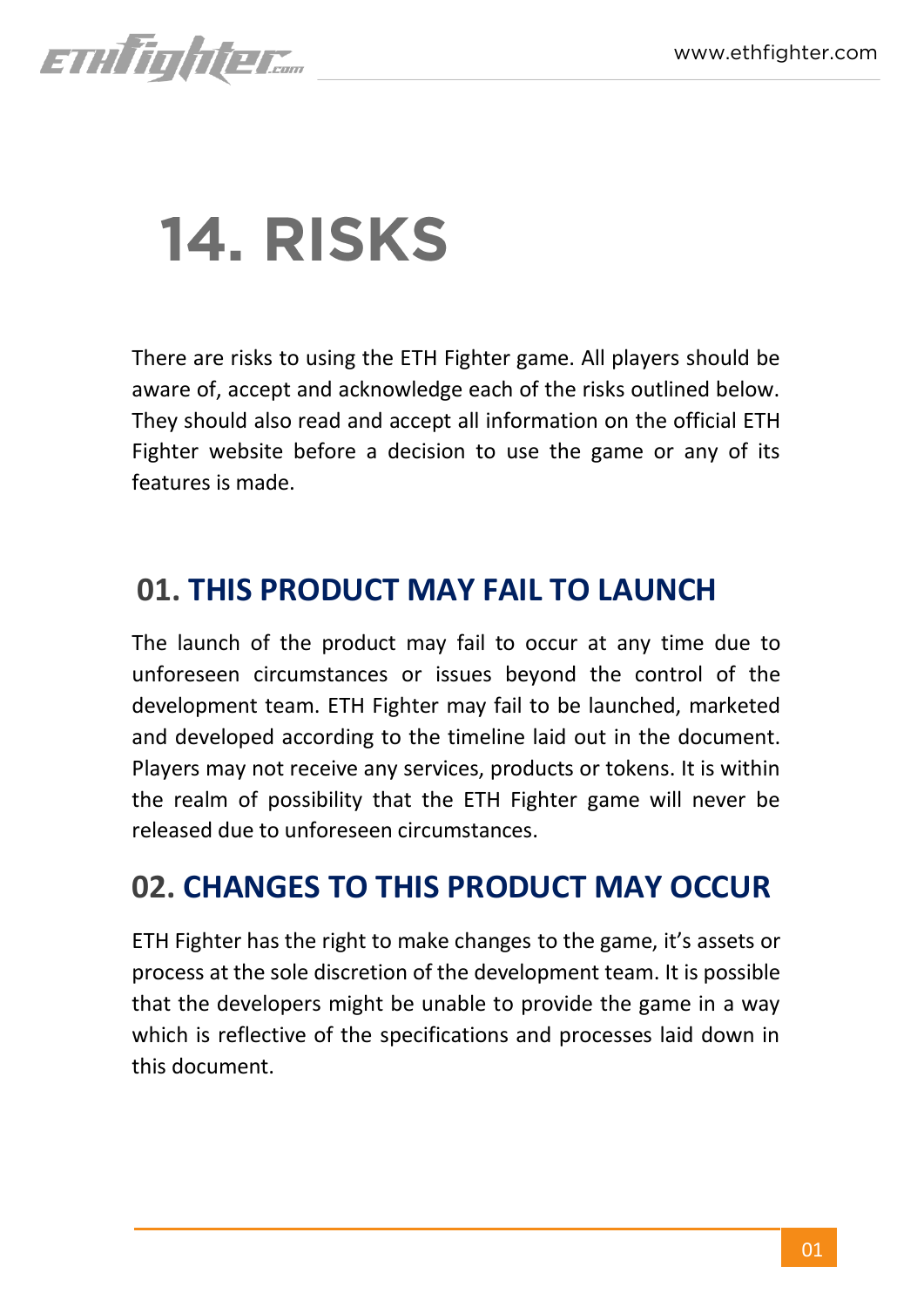

### **03. FAILIURE TO MAINTAIN IS POSSIBLE**

It is within the realm of possibility that the game will malfunction, develop an error or cease working in such a way that it is no longer properly maintained or developed. This may result in harm to the ETH Fighter brand and it's assets.

#### **04. PRODUCT MAY CEASE TO OPERATE**

It is within the realm of possibility that for a collection of reasons, which includes but is not limited to an unfavorable fluctuation in the value of the crypto currencies employed, or circumstances outside of the control of the development team that the product will cease to operate at any given time.

In the event that this occurs, the development team will no longer be required to continue to operate the ETH Fighter game, and all assets relating to it will simply cease to exist or dissolve. Compensation to players will not occur at this time.

### **05. HIGH VOLATILITY IS POSSIBLE**

It is vital to understand that the Ethereum cryptocurrency is a highly volatile and constantly changing entity. There can be fluctuations in the price of tokens which will have an adverse effect on the value of digital assets. This is outside the control of the development team.

### **06. BUGS AND THREATS CAN OCCUR**

It is within the realm of possibility that ETH Fighter will be the target of cyberattacks, which are malicious in nature. These attacks will be designed to exploit security breaches, insert malicious code, and attempt to delete or steal game assets from the developers or players.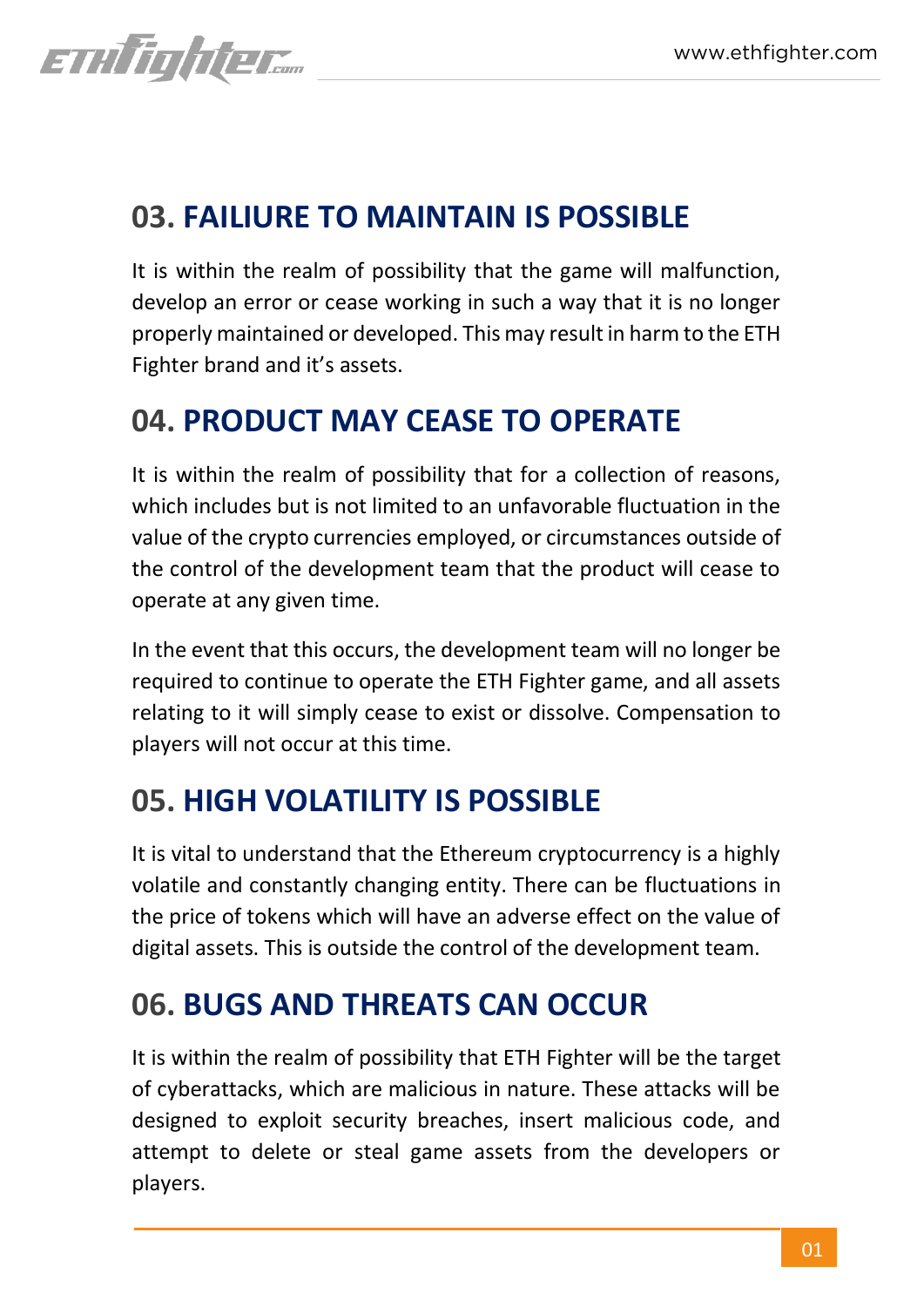

In the event that the security of ETH Fighter is compromised, it will then be the responsibility of the players to cease use of the platform, which can have a negative impact on the game processes and value of assets. This is a situation which will be outside of the control of the development team, and an investigation will need to be conducted to identify, remove and replace damaged assets or code.

### **07. TAXATION ISSUES MAY OCCUR**

At the time of writing, the tax treatment for cryptocurrencies and tokens is unknown. It is within the realm of possibility that there are adverse tax consequences at stake for participants of the game during future events.

#### **08. REGULATORY RISKS**

ETH Fighter is liable for experience adverse development of game processes and assets owing to the regulatory systems in place which govern blockchain technology, cryptocurrencies, tokens and distributed networks, which at the time of writing is an unknown entity.

### **09. LOSS OF CONTROL MAY OCCUR**

ETH Fighter developers may experience a loss of control over the product due to the nature of its distribution. This may occur once the project has launched and there is no way to predict what may occur.

### **10. BLOCKCHAIN RELATED RISKS MAY OCCUR**

It is within the realm of possibility that transactions, game assets and tokens may change according to upgrades which are performed by those directly involved with the Ethereum network.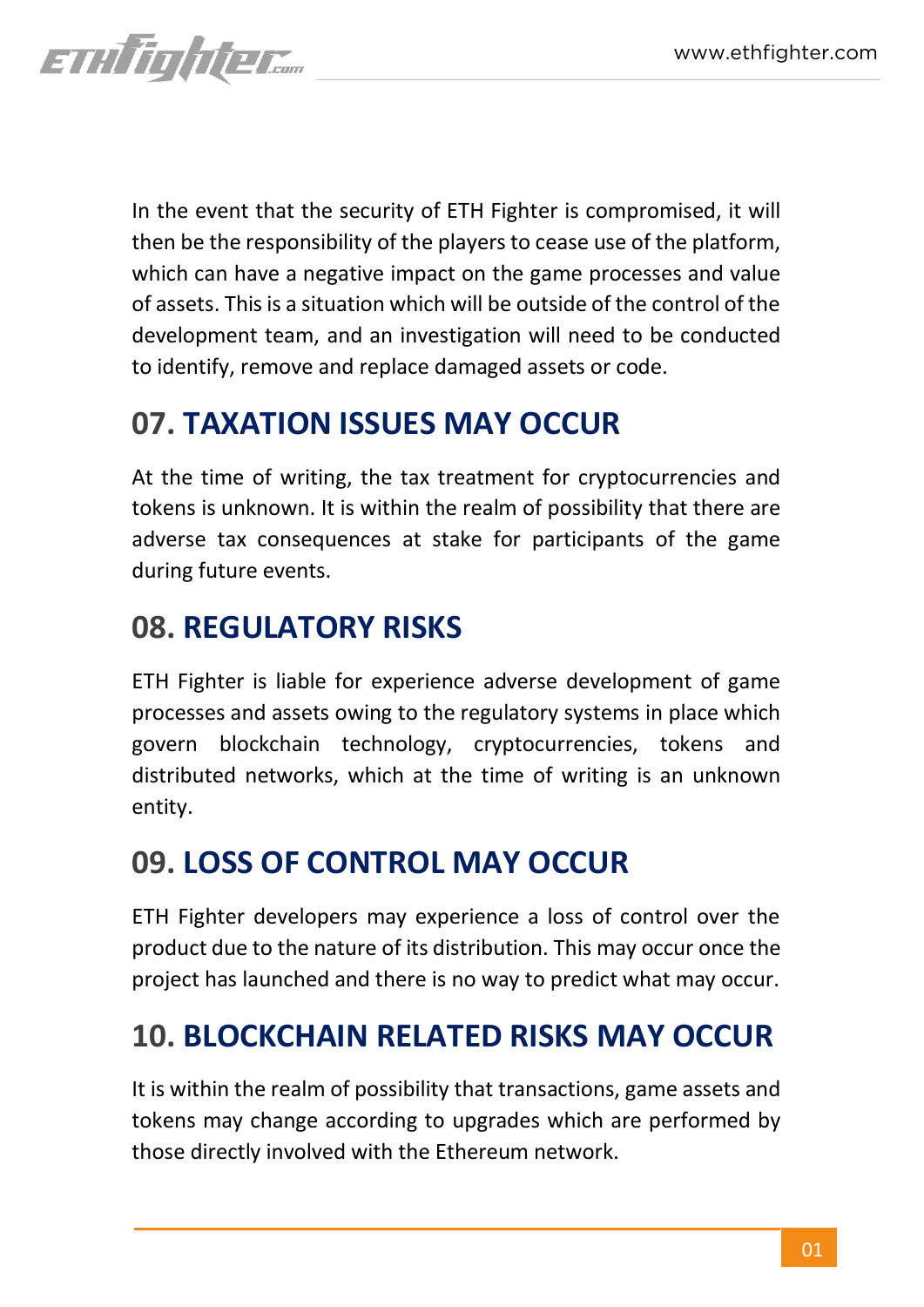eni fyhier

#### **11. LOSS OF FUNDS MAY OCCUR**

It is within the realm of possibility that participants may be subject to a loss of all cryptocurrency that is transferred to the ETH Fighter network. Compensation for players may not be possible.

### **15. DISCLAIMER**

#### **DISCLAIMER**

**IMPORTANT INFORMATION! PLEASE READ THIS INFORMATION CAREFULLY AND IN ITS ENTIRETY!**

**THIS DOCUMENT IS OF A DESCRIPTIVE NATURE ONLY AND NOT BINDING. THERE IS NO WARRANTY, EXPRESSED OR IMPLIED, THAT THIS FUNCTIONALITY WILL BE DEVELOPED OR RELEASED. ETH FIGHTER GAME IS PROVIDED ON AN "AS IS" BASIS. USE THIS SOFTWARE ON YOUR OWN RISK.**

- i. DESCRIBED FEATURES MAY NOT BE RELEASED.
- ii. PRODUCT MAY CEASE TO EXIST.
- iii. NOT AN INVESTMENT / SECURITIES OR SWAP. GAME ASSETS HAVE NO RIGHTS, USES, PURPOSE, ATTRIBUTES, FUNCTIONALITIES OR FEATURES, EXPRESS OR IMPLIED, INCLUDING, WITHOUT LIMITATION, ANY USES, PURPOSE OR ATTRIBUTES. GAME ASSETS MAY HAVE NO VALUE, FUNCTIONALITIES OR FEATURES.